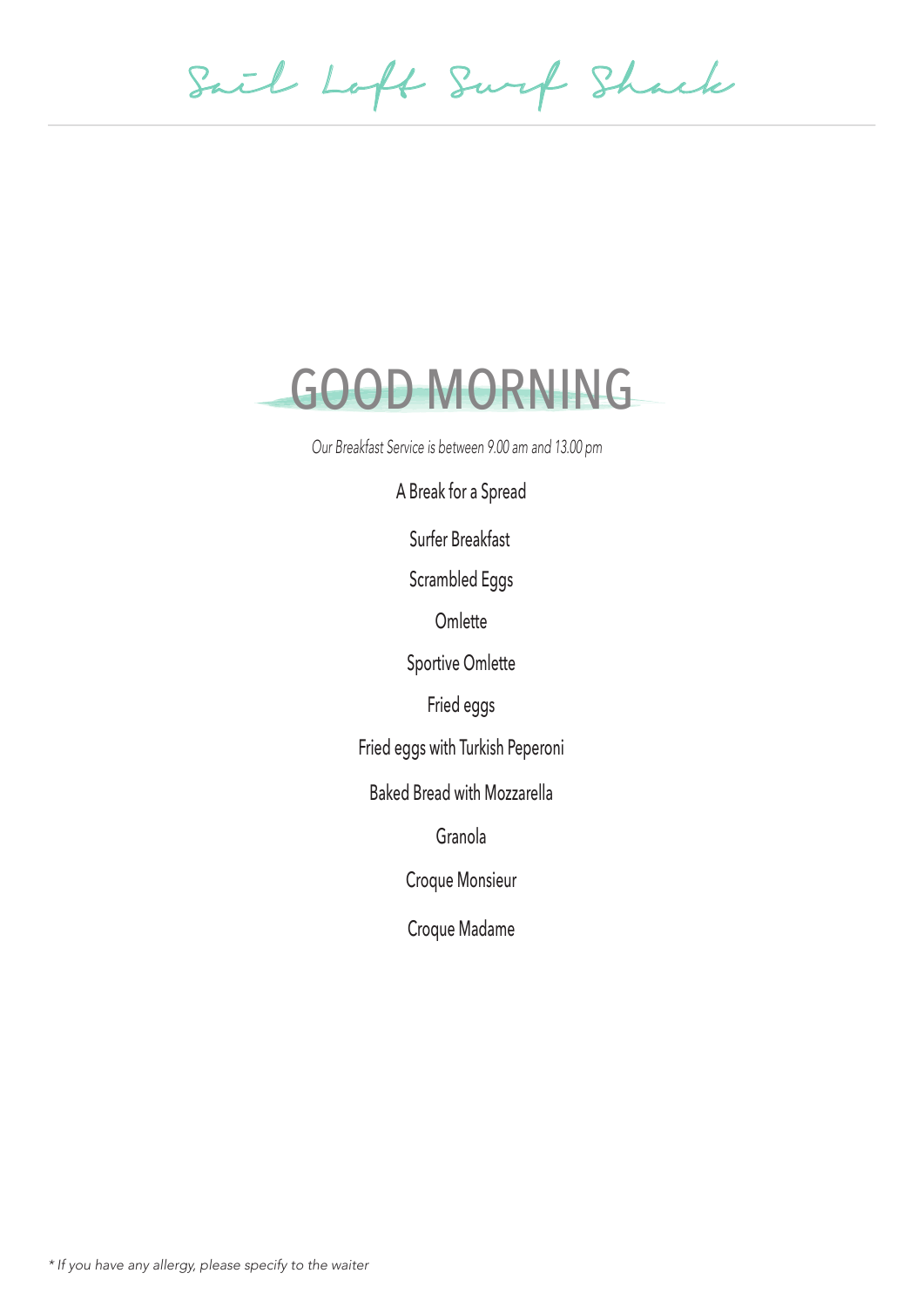Sail Loft Surf Shack

## TOASTS & SANDWICHES

Farilya

Premium Toast

Sail Loft Benedict

Club Sandwich

Sweet Roastbeef

OMG It's Hot!

#### APPETIZERS

Anatolian Cheese Plate

Cheese Plate

Delicatessen

Caprese

Carpaccio

Tapas

Salmon Tartar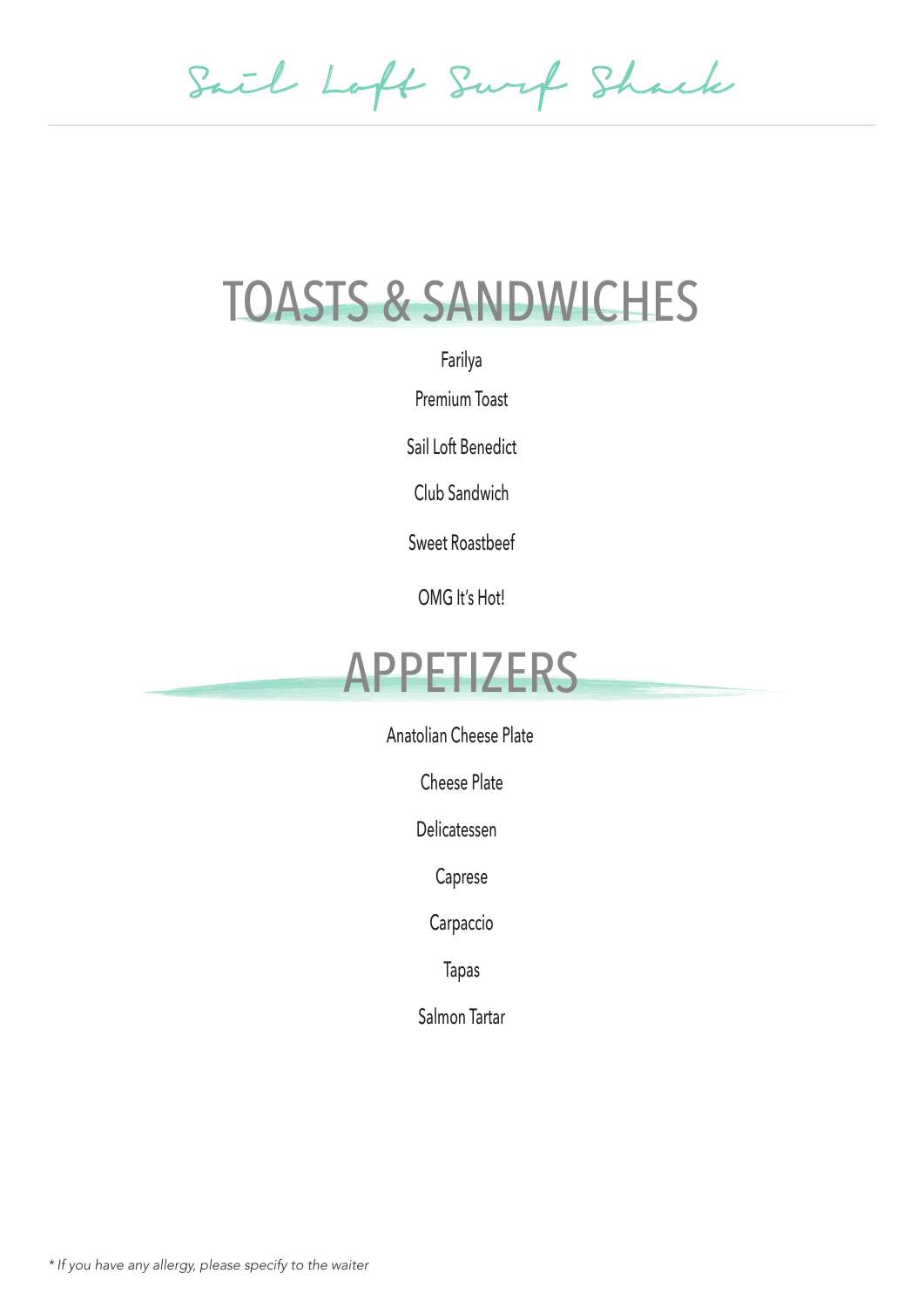Sail Loft Surf Shack

## SNACKS

French Fries

Dipper Fries

Onion Rings

Crispy Chicken

Spanish Meatballs

Meat Nachos

Homemade Beef Sausage Plate

Homemade Ham Sausage Plate



Rocked Tomato

Goat's Cheese

Goat's Red Beet

Fried Cheese

Artichoke

Chica'Vokado

Veal Steak with Blueberry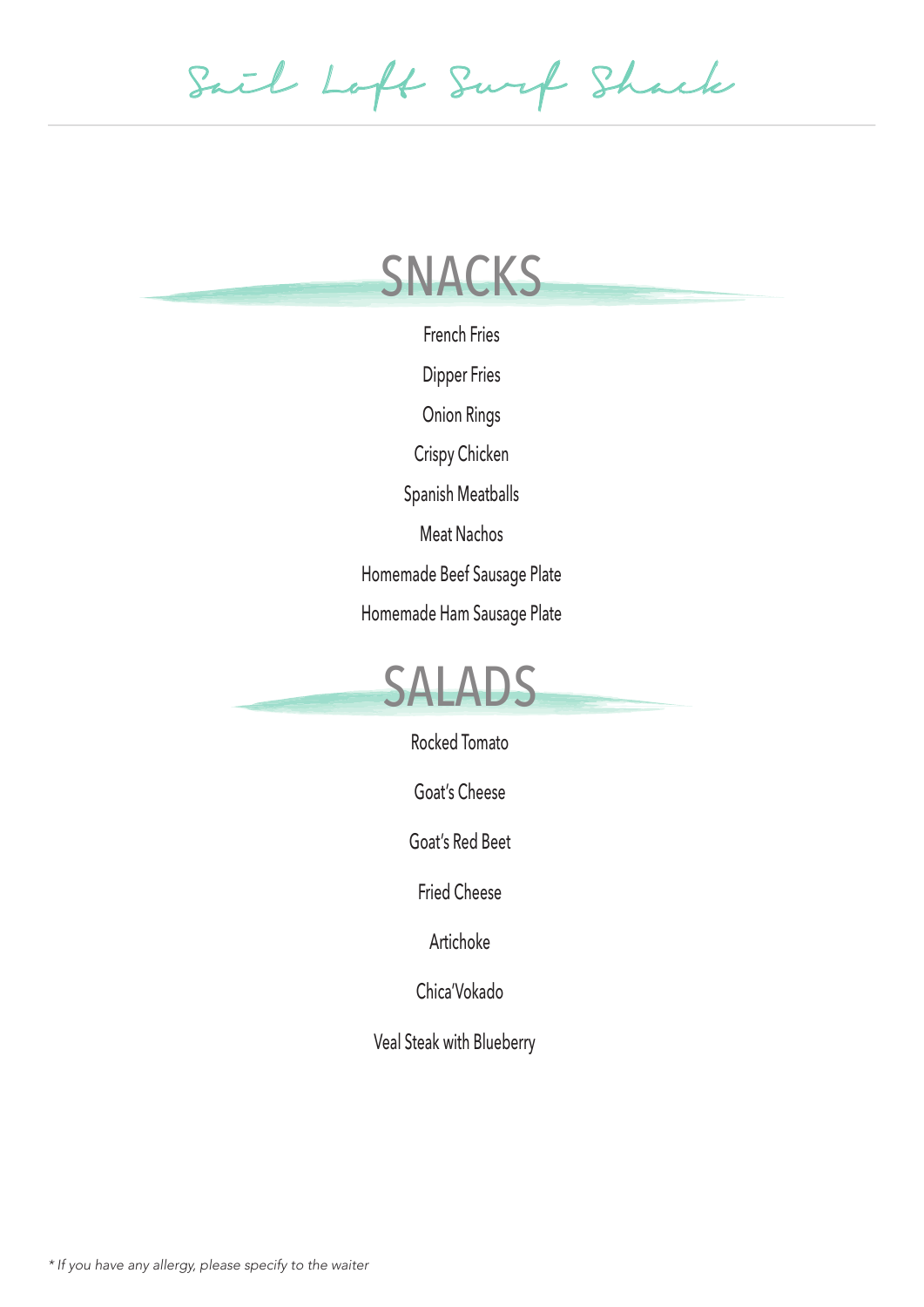Sail Loft Surf Shack

#### PASTA & RISOTTO

Il Napolitano

All'Arrabbiata

Con Basilico

Ragù Bolognese

Carbonara

Di Mare

Porcini Risotto

Risotto di Mare



Margherita

Jungle

Surf Shack

Il Capitano

Yöresel

Signature

Seafood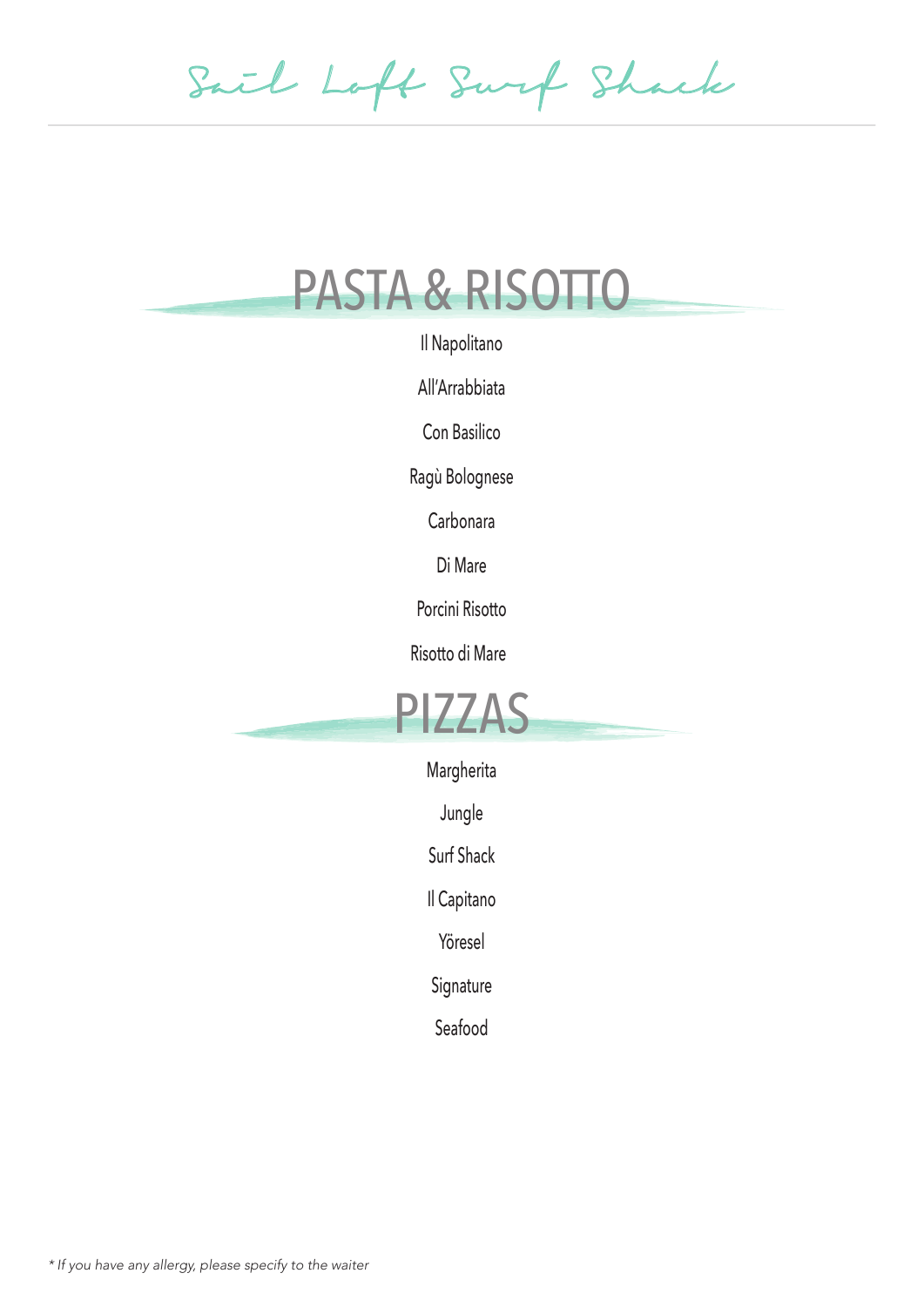Sail Loft Surf Shack

#### HAMBURGER

Classic

Cheese

Pac-Man

Snob Burger

Texas Burger

Blu Cheese Burger

Our burgers are 180 gr, medium cooked and served with french fries



Grilled Meatballs

Lokum Fillet Steak

Shashlik

Entrecote

Veal Chops with Mustard Sauce

Fiorentina

Lamb Chops

Chicken Wings

Chicken Shashlik

Chicken Lokum